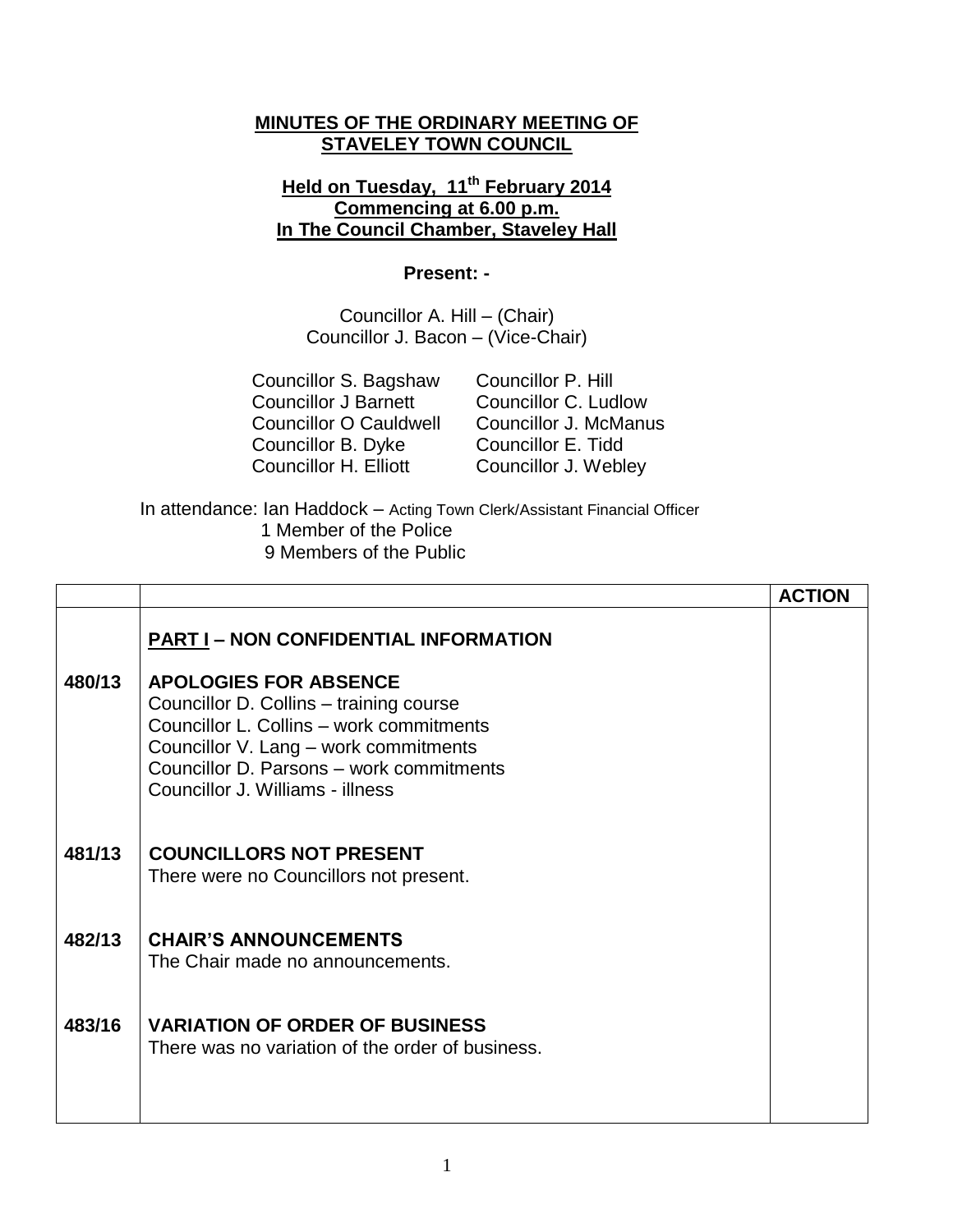| 484/13 | TO DETERMINE WHICH ITEMS IF ANY FROM PART 1 OF THE                                               |  |
|--------|--------------------------------------------------------------------------------------------------|--|
|        | AGENDA SHOULD BE TAKEN WITH THE PUBLIC EXCLUDED                                                  |  |
|        | There were no proposals to exclude the public from any Item in Part 1 of                         |  |
|        | the Agenda.                                                                                      |  |
|        |                                                                                                  |  |
|        |                                                                                                  |  |
| 485/13 | <b>DECLARATION OF MEMBERS' OR OFFICERS INTERESTS</b>                                             |  |
|        | a) There were no Declarations of Members' or Officers Interests.                                 |  |
|        |                                                                                                  |  |
|        | b) No requests for dispensations were received.                                                  |  |
|        |                                                                                                  |  |
|        |                                                                                                  |  |
| 486/13 | <b>PRESENTATIONS</b>                                                                             |  |
|        | There were no presentations.                                                                     |  |
|        |                                                                                                  |  |
|        |                                                                                                  |  |
| 487/13 | <b>PUBLIC SPEAKING</b>                                                                           |  |
|        |                                                                                                  |  |
|        | b.) Community Safety (Police, Fire, Ambulance and Community Safety                               |  |
|        | Partnership)                                                                                     |  |
|        | The Police gave a verbal report on the latest crime statistics year on year                      |  |
|        | by category. In general, crime in all wards was down on the previous                             |  |
|        | year. The Chair asked for a copy of the report for information.                                  |  |
|        |                                                                                                  |  |
|        | Members raised the issue of teenagers congregating in Inkersall.                                 |  |
|        |                                                                                                  |  |
|        | Measures were being taken to deal with off roaders.                                              |  |
|        |                                                                                                  |  |
|        | The Chair thanked the Police for attending.                                                      |  |
|        |                                                                                                  |  |
|        | a). Public Session<br>John Morehen raised the issue of the surveyors report and noted the likely |  |
|        | cost of repair.                                                                                  |  |
|        |                                                                                                  |  |
|        | He was assured that nothing would be signed until the position had been                          |  |
|        | clarified.                                                                                       |  |
|        |                                                                                                  |  |
|        | He also raised the possibility of Staveley Town Council taking over                              |  |
|        | Markham Hall and selling off the Speedwell Rooms and adjacent land.                              |  |
|        |                                                                                                  |  |
|        | Members assured him that value for public money was the main criteria in                         |  |
|        | making such decisions, especially given the high running costs of                                |  |
|        | Markham Hall.                                                                                    |  |
|        |                                                                                                  |  |
|        | Joe Roberts informed the meeting that there would be a Poppy Appeal                              |  |
|        | Buffet on 27 <sup>th</sup> February at 7.00 in the Legion Club. All Councillors were             |  |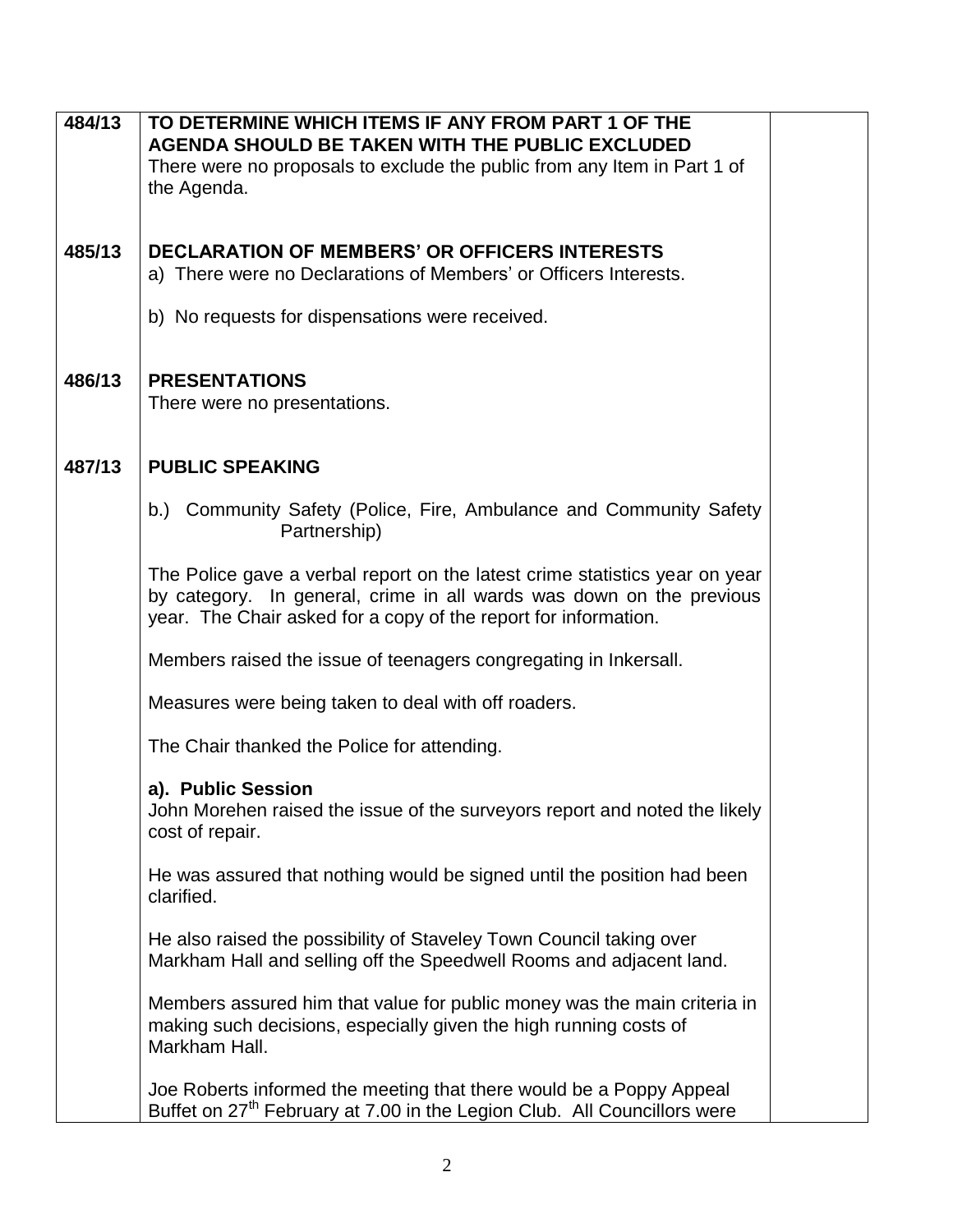|        | welcome to attend.                                                                                                                                                                                                                                                                                                                |  |
|--------|-----------------------------------------------------------------------------------------------------------------------------------------------------------------------------------------------------------------------------------------------------------------------------------------------------------------------------------|--|
| 488/13 | <b>CONFIRMATION OF MINUTES OF THE ORDINARY MEETING OF</b><br>STAVELEY TOWN COUNCIL HELD ON TUESDAY 21 <sup>st</sup> JANUARY<br>2014.<br>It was RESOLVED that the Minutes of the Ordinary Meeting of Staveley<br>Town Council held on Tuesday 21 <sup>ST</sup> January 2014 be approved as a true<br>record.                       |  |
| 489/13 | <b>MATTERS ARISING FROM THE MINUTES OF THE ORDINARY</b><br>MEETING OF STAVELEY TOWN COUNCIL HELD ON TUESDAY 21st<br><b>JANUARY 2014</b><br>410/13 – The Assistant Financial Officer was in the process of contacting<br>the Financial Director at Cascade.                                                                        |  |
| 490/13 | <b>CONFIRMATION OF THE MINUTES OF THE GRANTS AND</b><br>ALLOWANCE COMMITTEE OF STAVELEY TOWN COUNCIL HELD<br>ON WEDNESDAY 8TH JANUARY 2014.<br>It was RESOLVED that the Minutes of the Grants and Allowance<br>Committee of Staveley Town Council held on Wednesday 8 <sup>th</sup> January<br>2014 be approved as a true record. |  |
| 491/13 | <b>MATTERS ARISING FROM THE MINUTES OF THE GRANTS AND</b><br>ALLOWANCE COMMITTEE OF STAVELEY TOWN COUNCIL HELD<br>ON WEDNESDAY 8TH JANUARY 2014<br>There were no matters arising from the Minutes of the Grants and<br>Allowance Committee of Staveley Town Council held on Wednesday 8 <sup>th</sup><br>January 2014.            |  |
| 492/13 | TO CONSIDER RECOMMENDATIONS OF THE LEISURE AND<br><b>COMMUNITY COMMITTEE OF STAVELEY TOWN COUNCIL HELD ON</b><br><b>WEDNESDAY 22nd JANUARY 2014</b><br>It was RESOLVED that these be approved as a true record.                                                                                                                   |  |
| 493/13 | <b>MATTERS ARISING FROM THE MINUTES OF THE LEISURE AND</b><br><b>COMMUNITY COMMITTEE OF STAVELEY TOWN COUNCIL HELD ON</b><br><b>WEDNESDAY 22<sup>ND</sup> JANUARY 2014</b><br>433/13 Councillor Dyke clarified the situation.                                                                                                     |  |
| 494/13 | TO CONSIDER RECOMMENDATIONS OF THE POLICY, FINANCE                                                                                                                                                                                                                                                                                |  |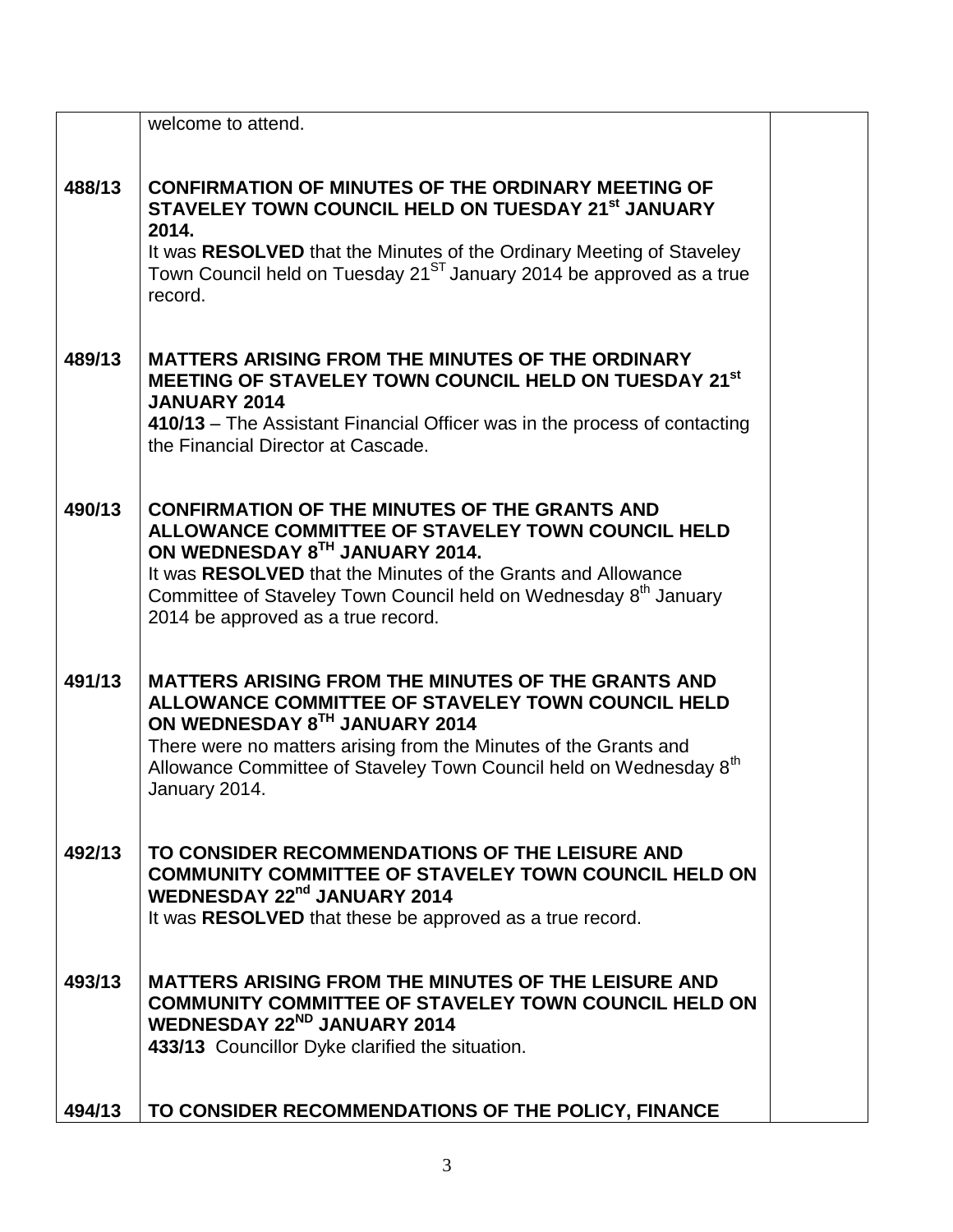|        | AND PUBLICITY COMMITTEE OF STAVELEY TOWN COUNCIL HELD                                                                                                                                                                                                                                                                                                                                                                                                                                                                                                                           |  |
|--------|---------------------------------------------------------------------------------------------------------------------------------------------------------------------------------------------------------------------------------------------------------------------------------------------------------------------------------------------------------------------------------------------------------------------------------------------------------------------------------------------------------------------------------------------------------------------------------|--|
|        | ON WEDNESDAY 22nd JANUARY 2014<br>It was RESOLVED that these be approved as a true record.                                                                                                                                                                                                                                                                                                                                                                                                                                                                                      |  |
|        |                                                                                                                                                                                                                                                                                                                                                                                                                                                                                                                                                                                 |  |
| 495/13 | MATTERS ARISING FROM THE MINUTES OF THE POLICY, FINANCE<br>AND PUBLICITY COMMITTEE OF STAVELEY TOWN COUNCIL HELD<br>ON WEDNESDAY 22ND JANUARY 2014<br>455/13 Speedwell Rooms Project<br>Members discussed progress so far and agreed that the works should be<br>speeded up. Staff would be instructed to obtain quotes for roof repairs,<br>signage and replacement windows for the foyer. It was agreed that the<br>car park should be positively identified as belonging to Staveley Town<br>Council. It was also felt that the Table Tennis cabinet should be<br>relocated. |  |
| 496/13 | TO CONSIDER THE RESOLUTIONS OF THE PLANNING AND<br><b>ENVIRONMENTAL COMMITTEE OF STAVELEY TOWN COUNCIL</b><br>HELD ON WEDNESDAY 29th JANUARY 2014<br>It was RESOLVED that the Minutes be received                                                                                                                                                                                                                                                                                                                                                                               |  |
| 497/13 | <b>MINUTES OF THE HEART OF STAVELEY PROJECT BOARD HELD</b><br>ON TUESDAY 21 <sup>st</sup> JANUARY 2014<br>The Minutes of the Heart of Staveley Project Board held on the 21 <sup>ST</sup><br>January 2014 were RECEIVED.                                                                                                                                                                                                                                                                                                                                                        |  |
| 498/13 | <b>26 HIGH STREET STAVELEY</b><br>This matter had already been discussed in the Public Session.                                                                                                                                                                                                                                                                                                                                                                                                                                                                                 |  |
| 499/13 | <b>HEART OF STAVELEY PROJECT</b><br>Nothing to report.                                                                                                                                                                                                                                                                                                                                                                                                                                                                                                                          |  |
| 500/13 | <b>ACCOUNTS</b><br>These items were deferred to the Extra Ordinary meeting to be held on<br>18 <sup>th</sup> February. Members were reminded that a Councillor who was in<br>arrears with Council Tax was unable to vote on the Precept.                                                                                                                                                                                                                                                                                                                                        |  |
| 501/13 | <b>WARD REPORTS BY COUNCILLORS</b><br>a) Councillor Webley thanked Derbyshire County Council Highways for<br>the work done on Tom Lane, Duckmanton Road and the Footpath<br>leading to Duckmanton Road. The Chair expressed gratitude that the                                                                                                                                                                                                                                                                                                                                  |  |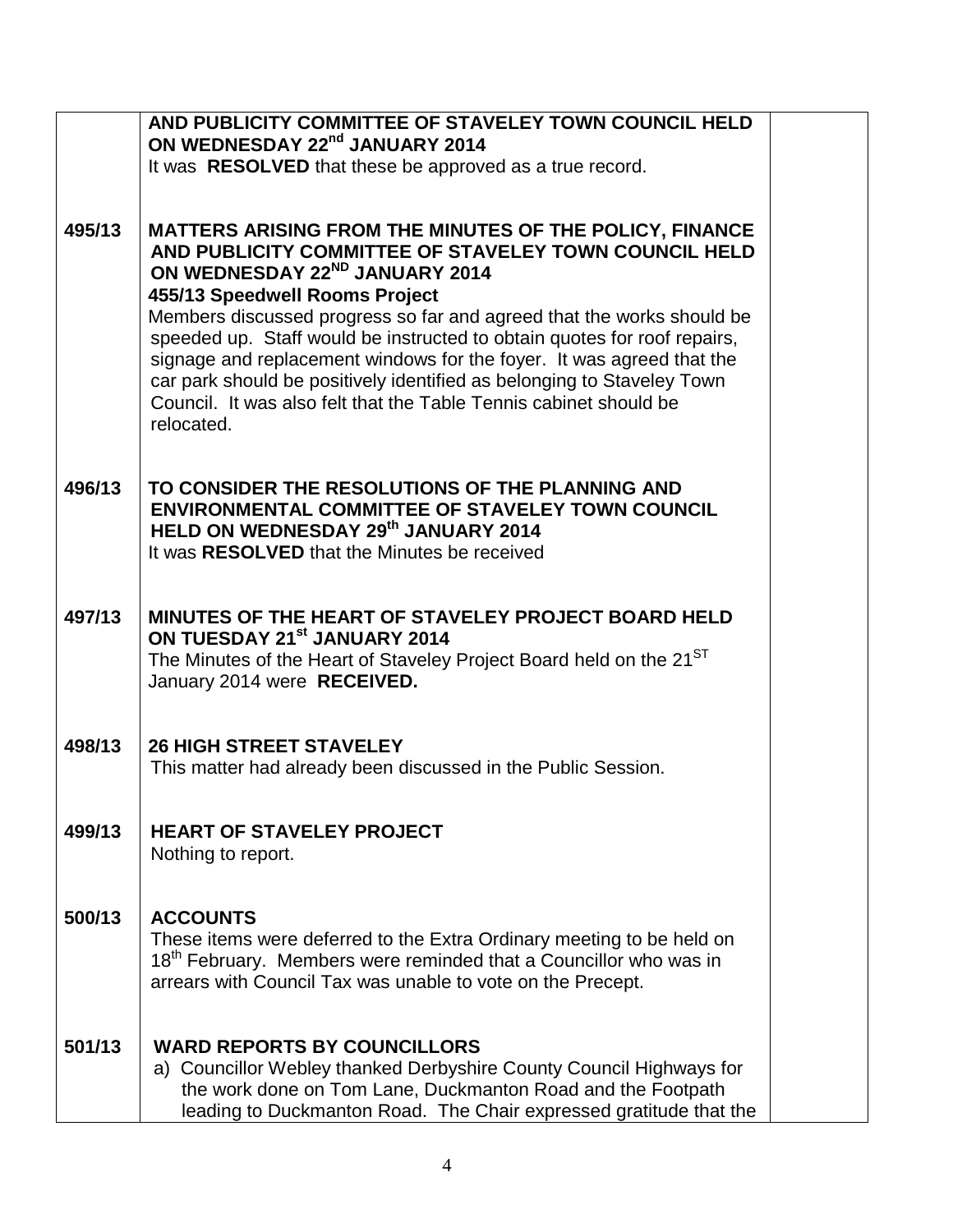|        | works had finally been carried out. There was a problem with flooding<br>in the area.                                                                                                                                                                                                     |  |
|--------|-------------------------------------------------------------------------------------------------------------------------------------------------------------------------------------------------------------------------------------------------------------------------------------------|--|
|        | b) Members discussed the ongoing problems with Rectory Road Medical<br>Centre. It was agreed to write to the Health Authority to add to the<br>pressure being applied to the Authorities to improve the service.                                                                          |  |
|        | The meeting was informed that the refurbishment works to the park<br>adjacent to Erin Void would commence week commencing 17 <sup>th</sup><br>February 2014.                                                                                                                              |  |
| 502/13 | <b>ALLOTMENTS</b><br>Nothing to report.                                                                                                                                                                                                                                                   |  |
| 503/13 | <b>ITEMS FOR ACTION</b><br>There were no items for action.                                                                                                                                                                                                                                |  |
| 504/13 | <b>CHESTERFIELD BOROUGH COUNCIL</b><br>Nothing to report.                                                                                                                                                                                                                                 |  |
| 505/13 | <b>SEALING OF DOCUMENTS</b>                                                                                                                                                                                                                                                               |  |
|        | a) RESOLVED –<br>That the Common Seal of the Council be affixed to<br>any documents or agreements necessary to carry into<br>effect any resolution or decisions passed by or confirmed<br>at this meeting.                                                                                |  |
|        | b) There were no documents requiring registration by the Land Registry                                                                                                                                                                                                                    |  |
|        | <b>PART II - CONFIDENTIAL BUSINESS</b>                                                                                                                                                                                                                                                    |  |
| 506/13 | <b>PUBLIC BODIES (ADMISSION TO MEETINGS ACT), 1960</b>                                                                                                                                                                                                                                    |  |
|        | <b>RESOLVED -</b><br>That in view of the fact that publicity would be prejudicial<br>to the public interest by reason of the confidential nature<br>of the following matters, the public and representatives of<br>the press excluded from this meeting during the<br>discussion thereof. |  |
| 507/13 | <b>ESTABLISHMENT</b><br>Councillor Ludlow updated Members on progress so far with the HR                                                                                                                                                                                                  |  |
|        |                                                                                                                                                                                                                                                                                           |  |